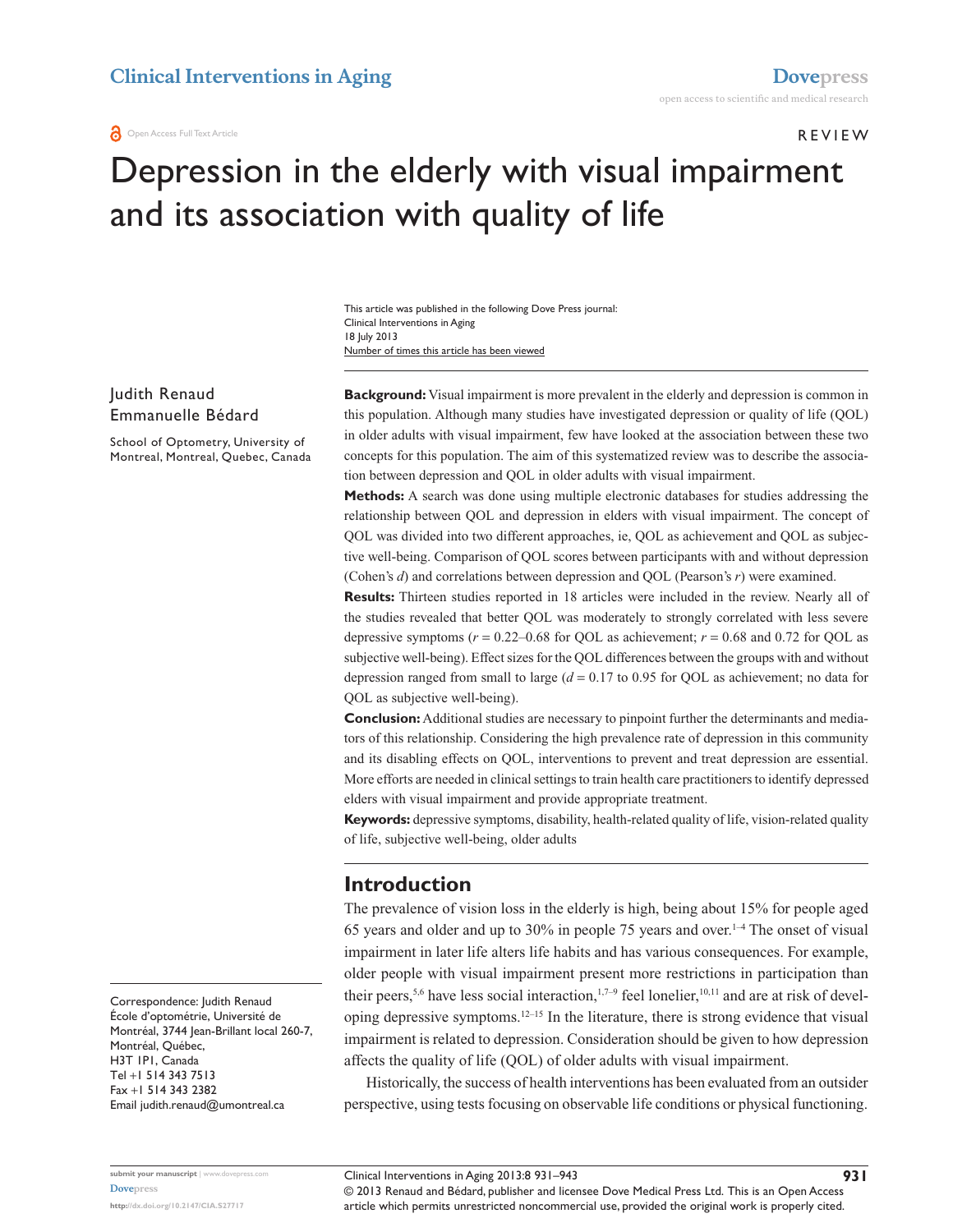Over the last two decades, evaluation of outcomes by the patient, giving the insider perspective, has become increasingly popular. In this new paradigm, it is important to assess QOL when evaluating health research and interventions.

Despite its popularity, there is still no consensus about the conceptualization of QOL, apart from an agreement that it is multidimensional, personal, should primarily be evaluated subjectively, and can vary over time. Some authors consider that this concept incorporates two major approaches, ie, QOL as achievement and QOL as subjective well-being.16–18 QOL as achievement refers principally to the person's functional status. It mainly assesses the capacity, as perceived by the individual him/herself, to do a particular activity, such as reading, dressing, or walking, as well as to take care of basic needs to stay healthy and assume social roles. Usually, the tools used to evaluate this aspect of QOL do not allow for any modulation based on the person's perspective or goals. Health-related QOL is a major category of QOL as achievement. QOL as subjective well-being, which will be referred to as subjective QOL in this paper, represents mostly the sum of the cognitive and emotional reactions describing the person's satisfaction with life and well-being in relation to his/her goals, expectations, concerns, values, and priorities. Subjective QOL evaluation depends mainly on the congruence or discrepancy between the person's achievements and expectations. It tends to reflect a more global aspect of QOL. The instruments used to assess subjective QOL aim to understand the way individuals perceive their condition according to their values and expectations.

QOL can be seriously affected by vision loss. In fact, visual impairment is a very disabling condition, especially when it is acquired in later life.<sup>19-21</sup> A study by Brown et al found that severe age-related macular degeneration affects QOL in a way that is comparable with advanced prostate cancer, with unmanageable pain along with bladder and sexual dysfunction, or with a severe stroke leading to constant nursing care, incontinence, and paralysis.<sup>22</sup> The burden of vision loss is substantial and its consequences are numerous, from functional to social and psychological, and it can lead to depression.23,24 The prevalence of major depression in older adults with visual impairment is estimated to be around 14%,<sup>25</sup> while depressive symptoms affect about one third of elders with visual impairment.<sup>15,24,26</sup> In turn, depression affects elders' QOL.27

Previous studies have shown that older adults with clinically significant depressive symptoms have worse health-related QOL and greater disability over time.<sup>28</sup> Characteristics of depression include aversion to activities previously enjoyed, lack of stamina, and poor concentration.29 Depressive symptoms therefore contribute to the "disablement process speeding up disease to disability".<sup>30</sup> This is particularly true with visual impairment, since daily tasks require a great deal of concentration and effort.

Even though medicine has made important advances in the treatment of age-related eye diseases in recent years, many patients still suffer from noncorrectable vision loss.<sup>21</sup> With an aging population in developed countries, the number of older people with visual disabilities is expected to increase substantially in the years to come.<sup>31,32</sup> Knowing that visual impairment is more prevalent in the elderly and that depression is common in this population, it is important to look at the impact of depressive symptoms on older people's QOL. Although many studies have investigated depression or QOL of older adults with visual impairment, few have looked at the association between these two concepts for this population. The aim of this systematized review was to describe the association between depression and QOL in older adults with visual impairment.

### **Materials and methods** Literature search strategy

A search of the literature was done using multiple databases, ie, MEDLINE, PsychInfo, Pubmed, EMBASE, Social Work Abstracts, and Cochrane. An attempt was made to find gray literature via Google Scholar and proceedings of international scientific meetings. Bibliographies of articles were searched manually for additional studies. The terms mapped were visual conditions such as "visual impairment", "macular degeneration", or "glaucoma" associated with depression terms such as "depressive disorder" or "depressive symptoms" and QOL terms such as "life satisfaction", "well-being", or "quality of life". The research was limited to elders and studies were manually sorted to keep only those with older participants ( $>$ 55 years) having visual impairment. Visual impairment was defined as any eye disease causing a noncorrectable decrease in vision that corresponds to a visual acuity of 6/12 (20/40) or less or a visual field of 60° or less in the better eye. Self-reported visual impairment was included if participants were receiving services from a vision rehabilitation agency. All types of study design were included except case reports. Reviews and meta-analyses were not analyzed but were used to find more relevant articles. The search was limited to literature from 1980 to June 1, 2012 in English or French. EndNote X5 (Thomson Reuters X5.0.1, Carlsbad, CA, USA) was used to manage the database.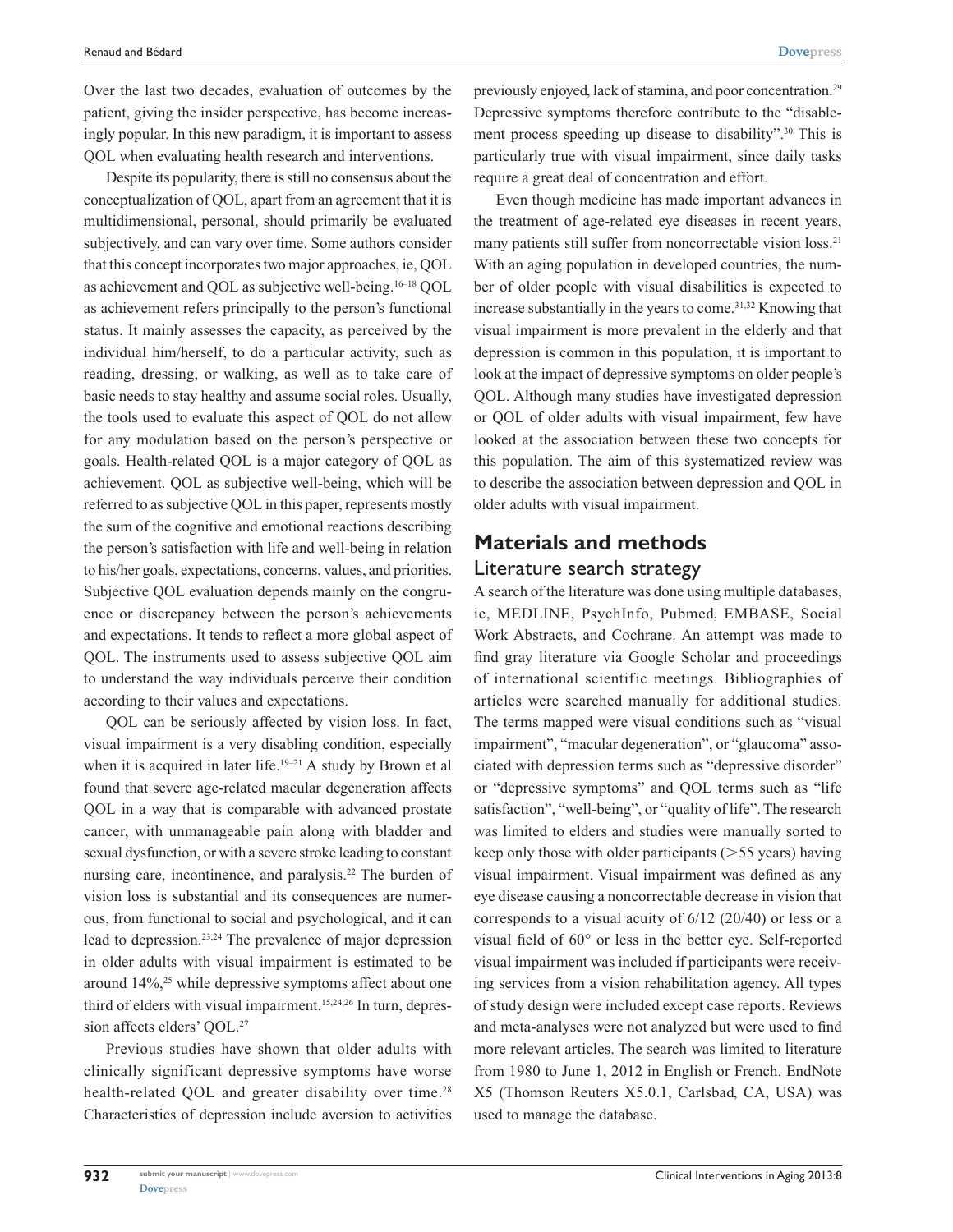Depression in visually impaired elders and QOL

A total of 339 articles were found using the database search. This number was reduced to 18 after reading the abstracts or complete articles (see Figure 1). Most studies were removed because the analysis did not look at the association between depression and quality of life, or the majority of the sample did not suffer from visual impairment. Questionnaires had to assess QOL as perceived by the individual (patient-reported outcomes).

# Evaluation of methodological quality of studies

There are numerous tools available to assess the methodological quality of studies.33 Critical elements considered (eg, susceptibility to bias, confounding as well as the number and weighting of items) can vary widely among tools. Thus, evaluation of a study with different tools can result in different levels of quality. We choose the Cho and Bero scale because it allows assessment of experimental as well as observational studies.<sup>34</sup> Also, its development has been documented, and its validity and reliability have been previously tested.<sup>34</sup> Both authors read all the articles and independently assessed the methodological quality of each study using this 24-item scale. The score was

calculated as a fraction of the total score out of the number of items applicable. Thus, the total score varied between 0 and 1, with higher scores indicating better methodological quality. For the purpose of the analysis, the calculated score was used to qualify a study as excellent (score  $> 0.85$ ), good (0.70–0.85), fair (0.55–0.69), or poor ( $<$ 0.55). Studies where there were discrepancies between the reviewers' scores were re-evaluated and discussed to decide the final score. The score for the studies included in the review fluctuated between 0.62 (fair) and 0.77 (good); none achieved a perfect score, mainly because of study design, measurement bias, or confidence intervals not being reported. Studies with very poor methodological quality (Cho score  $<$ 0.35) were excluded.

Studies were classified according to the study level. The classification used was as follows: randomized controlled trial (I), cohort (II), case control (III), and case series  $(IV).^{35}$ 

### Data extraction

Characteristics of the population, study design, type of questionnaire, and relevant outcomes were extracted. Data were collected systematically for every correlation (Pearson's *r*), odds ratio and variance related to the association between



**Figure 1** PRISMA flow chart.

From: Moher D, Liberati A, Tetzlaff J, Altman DG, The PRISMA Group (2009). Preferred Reporting Items for Systematic Reviews and Meta-Analyses: The PRISMA Statement. PLoS Med 6(6): e1000097. doi:10.1371/journal.pmed1000097. **Abbreviation:** QOL, quality of life.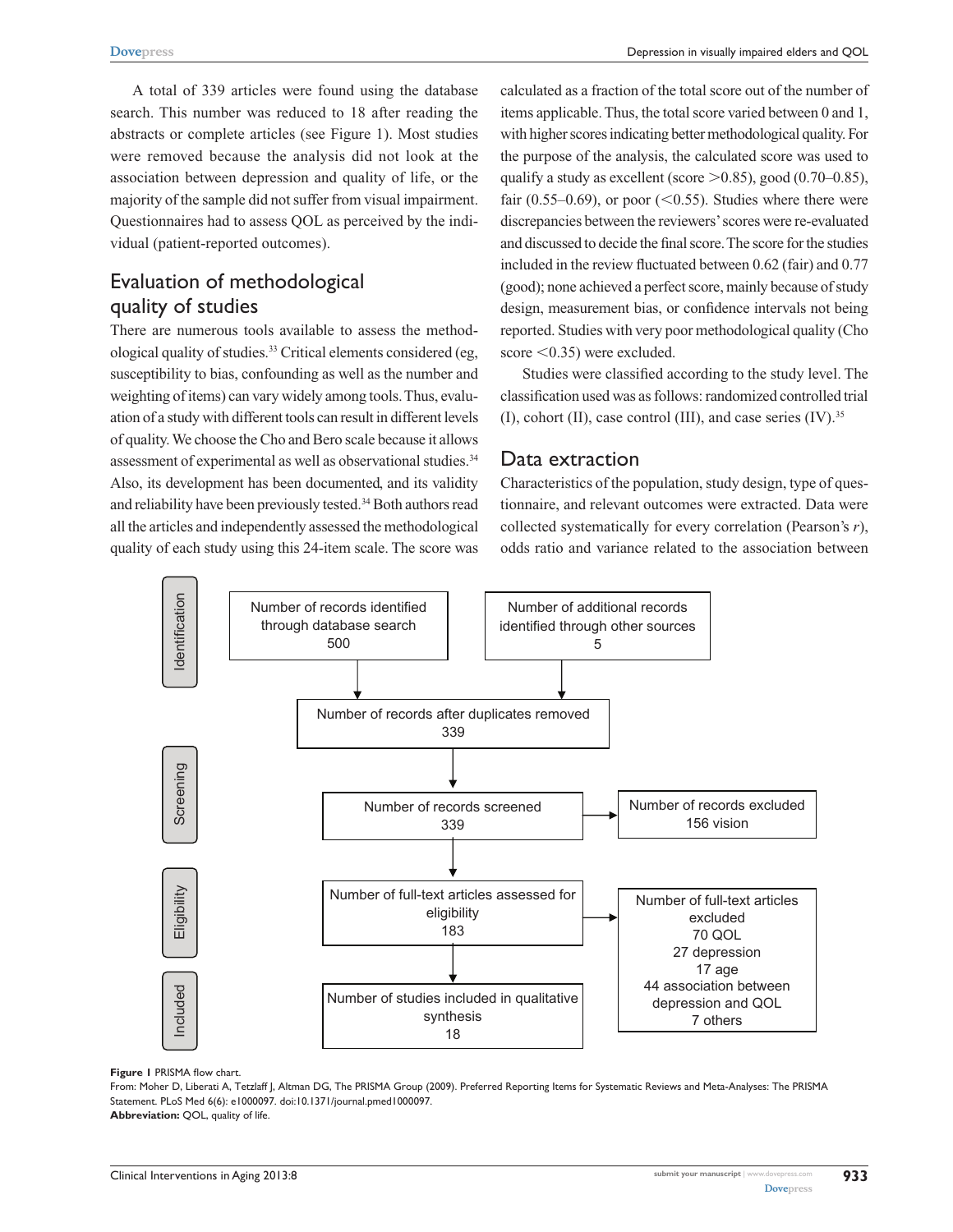depression and QOL, QOL comparison data between groups with and without depression (mean and standard deviation), and prevalence of depression. The strength of a correlation was assessed using Cohen's scale<sup>36</sup> in which a correlation, in absolute value, of  $\geq$  0.5 was qualified as a strong association, from 0.3 to 0.49 as moderate, from 0.1 to 0.29 as weak, and  $\leq 0.09$  as no correlation. For the comparison between two means concerning QOL, Cohen's *d* was calculated to give a standardized mean effect size when the mean and standard deviation of the group with depressive symptoms and the group without depressive symptoms were provided. A *d* = 0.2, in absolute value, was considered to be a small effect size, 0.5 a medium effect size, and 0.8 a large effect size.<sup>36</sup> No meta-analysis was conducted because the studies were too dissimilar, among other things, in methodology, measuring tools, or accounting for confounding factors.

After reading the papers in detail, we realized that some described the same sample and were based on the same project. After discussion, we agreed to aggregate the results of these multiple papers depicting the same project and consider them as a single study.<sup>15,20,24,37-43</sup> Therefore, 13 studies (11 observational and two interventional) reported in 18 papers were included in this review.

## **Results**

#### Studies included in the review

Thirteen studies (18 articles) addressing the relationship between depression and QOL were selected. Five of the studies were cross-sectional (IV), one was a case-control (III) study, and seven were follow-up studies (II). There were no randomized clinical trials (I). The follow-up time ranged from six to 48 months. Most of the studies originated in the United States  $(n = 9)$  while the others were conducted in Australia (n = 1), Canada (n = 1), New Zealand (n = 1), or the United Kingdom  $(n = 1)$ . Eight of the American studies were generated by two different research groups: one team headed by Horowitz and Reinhardt was from a vision rehabilitation agency in New York, and the other group directed by Rovner was based at an ophthalmological hospital in Philadelphia. Although the focus of most of the selected studies was not the association between depressive symptoms and QOL, Rovner et al were directly interested in the effect of depression on functional disability (health-related and vision-related QOL).

The study populations came primarily from low vision rehabilitation agencies or specialized ophthalmology clinics. The sample size varied greatly, ranging from 31 to 438 participants. For the majority, the population was very

old, with a mean age varying from 77 to 84 years. The visual impairment was recent in most of the studies and was the result of age-related eye diseases without any distinction (eight studies) or was limited to one disease in particular, more specifically age-related macular degeneration (five studies).

Five different instruments were used to measure depressive symptoms (see Table 1); the prevalence of significant depressive symptomatology ranged from 29.4% to 43.4%13,14,20,24,39,40,42,44 (see Table 1). Three studies assessed depressive disorders by clinical interview according to the Diagnostic and Statistical Manual of Mental Disorders (DSM) criteria or using the Structured Clinical Interview for DSM-IV (SCID-IV); the prevalence varied between 7.2% and 38.6%.15,38,45 Although half of the studies assessed the relationship between depression and both health-related and vision-related QOL  $(n = 7)$ , some investigated only the association with either health-related  $(n = 2)$  or vision-related  $(n = 4)$  OOL. Only two studies looked at the association between depression and subjective QOL.

### Outcomes of interest

To evaluate the relationship between depression and QOL, we focused on two main elements, ie, QOL comparisons between participants with and without depressive symptoms (mean ± standard deviation, Cohen's *d*), and correlations between depression and QOL (Pearson's *r*) (see Table 2). The outcomes are discussed in three main sections, ie, depression and health-related QOL, depression and vision-related QOL, and depression and subjective QOL. The first section, health-related QOL, includes generic instruments measuring essentially the person's functional limitations related to health status. The second section, vision-related QOL, includes vision-specific tools. These questionnaires assessing mainly difficulty in vision-related activities aim to determine the impact of vision loss on QOL as perceived by the individual. Health-related and vision-related QOL are both included in QOL as achievement. The third section presents the studies which assessed subjective QOL.

### Depression and health-related QOL

In the studies included in this review, four different tools were used to assess general health-related QOL (number of studies): Community Disability Scale<sup>46</sup> ( $n = 2$ ), Medical Outcomes Study Short-Form Health Survey<sup>47</sup> (SF-36, n = 2), Older Americans Resources and Services Multidimensional Functional Assessment Questionnaire<sup>48</sup> (n = 4), and Sickness Impact Profile<sup>49</sup> ( $n = 1$ ).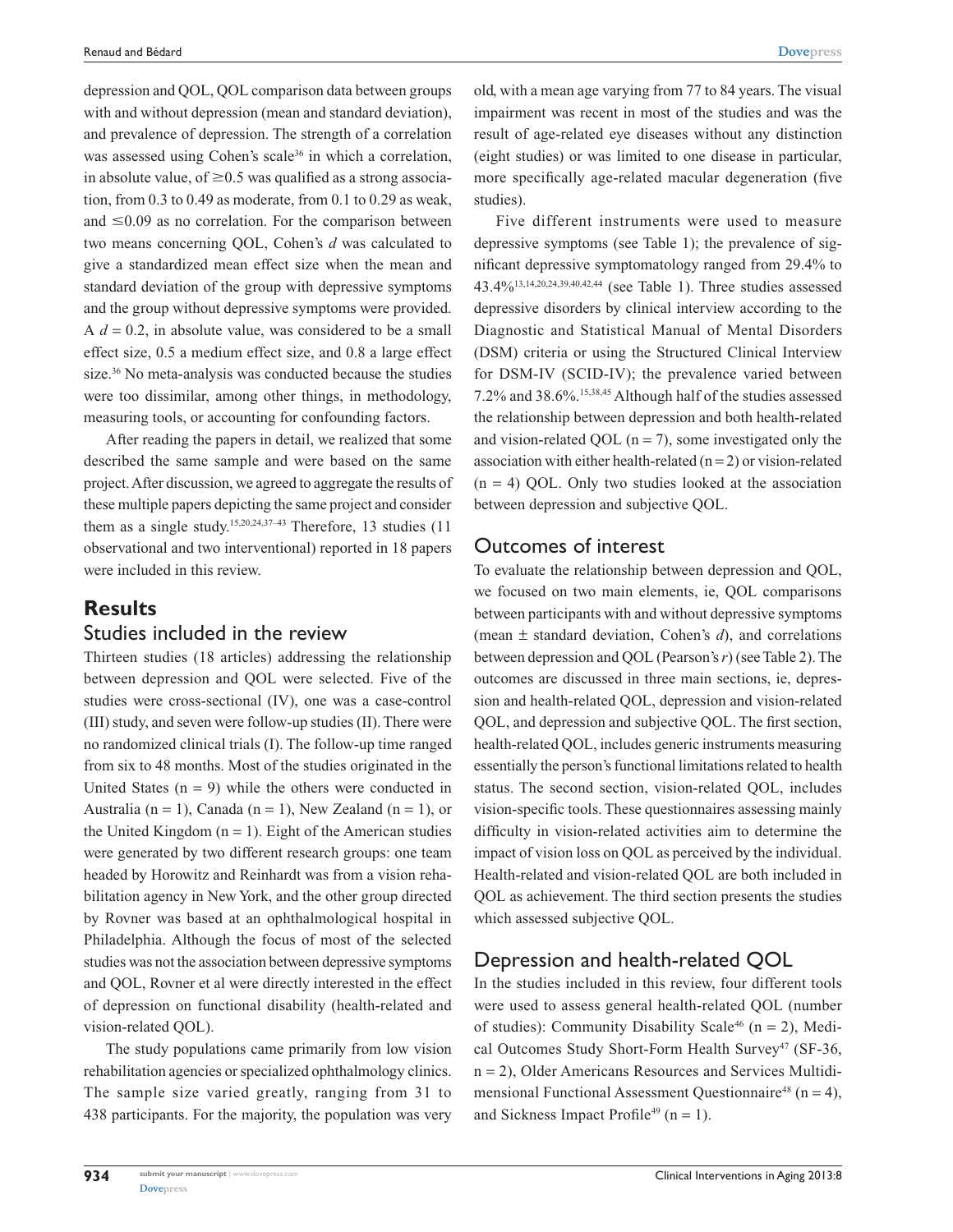| <b>Clinical interview</b> | Reference                            | Year | Major depression (%) | n        | Population    |
|---------------------------|--------------------------------------|------|----------------------|----------|---------------|
| DSM-III-R criteria        | Shmuely-Dulitzki et al <sup>38</sup> | 1995 | 38.6                 | 70       | VI            |
| SCID-IV                   | Brody et al <sup>45</sup>            | 2001 | 32.5 (depressive     | 151      | <b>AMD</b>    |
|                           |                                      |      | disorders)           |          |               |
|                           | Horowitz et al <sup>15</sup>         | 2005 | 7.2                  | 584      | VI            |
| Questionnaire             | <b>Reference</b>                     | Year | DS(%)                | n        | Population    |
| CES-D                     | Horowitz et al <sup>39,40</sup>      | 2003 | 33.7                 | 155      | VI            |
|                           |                                      | 2005 | 25.3 (two-year post  | 95       |               |
|                           |                                      |      | intervention)        |          |               |
|                           | Reinhardt et al <sup>20</sup>        | 2001 | 35                   | 570      | VI            |
|                           | Rovner et al <sup>42</sup>           | 2002 | 33.3                 | 51       | <b>AMD</b>    |
| GAD                       | Mathew et al <sup>13</sup>           | 2011 | 43.4 (17.3)          | 145(104) | AMD (control) |
| <b>GDS</b>                | Rovner et al <sup>24</sup>           | 1996 | 38.7                 | 31       | VI            |
|                           | Hayman et al <sup>44</sup>           | 2007 | 29.4                 | 391      | VI            |
|                           | Renaud et al <sup>14</sup>           | 2010 | 31                   | 64       | VI            |
| <b>HDRS</b>               | Rovner et al <sup>56</sup>           | 2006 | 23.8 (minimal DS)    | 206      | AMD           |
| <b>PHQ</b>                | Rovner et al <sup>57</sup>           | 2011 | 12.9 (depressive     | 241      | AMD           |
|                           |                                      |      | disorders)           |          |               |

**Table 1** Prevalence of depression in the selected studies

**Abbreviations:** AMD, age-related macular degeneration; CES-D, Center for Epidemiological Studies-Depression Scale; DSM-III-R, Diagnostic and Statistical Manual of Mental Disorders, 3rd Edition, Revised; DS, depressive symptoms; GAD, Goldberg Anxiety and Depression scale; GDS, Geriatric Depression Scale; HDRS, Hamilton Depression Rating Scale; PHQ, Patient Health Questionnaire; VI, visual impairment; SCID-IV, Structured Clinical Interview for the Diagnostic and Statistical Manual of Mental Disorders, 4th Edition.

Two studies by Reinhardt et al using the Older Americans Resources and Services Multidimensional Functional Assessment Questionnaire showed a significant moderate association between health-related QOL and depressive symptoms in community-dwelling older adults with visual impairment recruited at a low vision rehabilitation agency.<sup>37,50</sup> Using the same questionnaire, in two longitudinal studies, Horowitz et al also found a weak to moderate significant association for elders with visual impairment seeking rehabilitation services.<sup>15,39-41</sup> In their study of 438 elders with visual impairment, participants with subthreshold depression or depression had significantly lower health-related QOL than nondepressed participants (medium to large effect size).

The most widely known health-related QOL questionnaire, the SF-36, is divided into two components, physical and mental health, each including four domains. The two studies using that tool showed that more depressive symptoms were significantly related to worse health-related QOL.<sup>13,44</sup> In a study by Mathew et al,<sup>13</sup> the associations in all the physical health domains were moderate except for one, which was strong, while the correlations were strong for all the mental health domains. Therefore, the mental component of the SF-36 had a stronger correlation with depressive symptoms than the physical component in this Australian study. In a study by Hayman et al, participants with significant depressive symptoms presented lower scores than nondepressed participants for the different SF-36 subscales (medium effect size for the physical component, and large effect size for the mental component); the standardized difference between the two groups was larger for the mental component than for the physical component.<sup>44</sup> Fewer depressive symptoms were also significantly related to better health-related QOL.44

The two follow-up studies by Rovner et al showed that older adults with visual impairment and significant depressive symptoms had significantly greater disability (poorer healthrelated QOL) than nondepressed elders (medium effect size) using the Community Disability Scale.<sup>24,42</sup> In addition, more depressive symptoms were significantly associated with greater disability, and the strength of the association varied from moderate to strong. In their study of 70 elders with visual impairment at baseline, regression analysis showed that depressive symptoms alone explained 20% of health-related QOL, while the severity of visual impairment explained an additional 7%.<sup>38</sup> In the group of participants who completed the study  $(n = 31)$ , 10 of the 12 who initially had significant depressive symptoms remained depressed two years later; these authors concluded that depressive symptoms left untreated are persistent in this population.<sup>24</sup>

Brody et al<sup>45</sup> used the 68-item Sickness Impact Profile version in their study. Participants with depression had greater disability than nondepressed participants (large effect size). The results also pointed to a significant strong correlation between depressive symptoms and health-related QOL.

In sum, all the studies showed a significant association between fewer depressive symptoms and better general health-related QOL. The strength of the correlations was moderate to strong, varying from 0.23 to 0.68, with a median of 0.43. Four studies found a statistically significant health-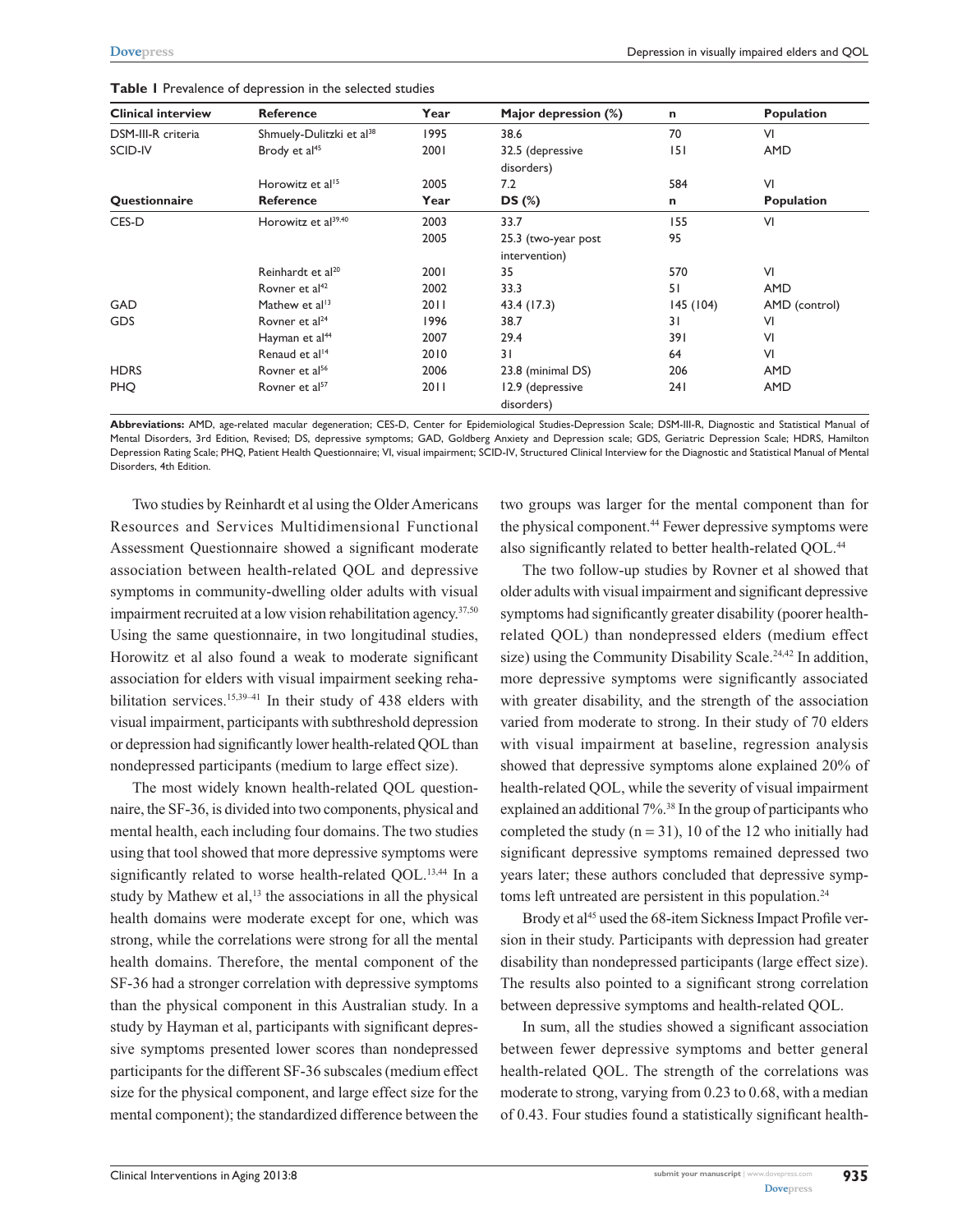| Table 2 Description of the selected studies          |                                                                                                 |                                       |                                                                                                                                                                    |                |
|------------------------------------------------------|-------------------------------------------------------------------------------------------------|---------------------------------------|--------------------------------------------------------------------------------------------------------------------------------------------------------------------|----------------|
| Study details <sup>a</sup>                           | Population <sup>b</sup>                                                                         | Outcome measures of                   | Results                                                                                                                                                            | Methodological |
|                                                      |                                                                                                 | interest                              |                                                                                                                                                                    | quality®       |
| Rovner 2002 <sup>42</sup><br>USA II                  | 40 AMD (6-month FU)<br>51 AMD (baseline)                                                        | Depression: CES-D<br>HRQOL: CDS       | Subjects with DS (n = 17) had worse HRQOL                                                                                                                          | $0.77$ (good)  |
| (FU: 6 months)                                       | (from a specialty eye hospital)                                                                 | VRQOL: FVSQ                           | $(n = 34)$ (8.7 ± 8.4) <sup>**</sup> (d = .95). The former also had worse<br>(mean $\pm$ SD = 16.8 $\pm$ 8.8) than nondepressed subjects                           |                |
| Note: Rovner                                         | $\geq 64$ years (81 $\pm 6$ )                                                                   |                                       | VRQOL (10.1 ± 3.6) than the latter $(7.6 \pm 3.8)^*(d = .67)$                                                                                                      |                |
| 2001 <sup>43</sup>                                   | Best corrected visual acuity                                                                    |                                       | Fewer DS were significantly related to better HRQOL                                                                                                                |                |
|                                                      | (BCVA) <6/21 in the better eye                                                                  |                                       | Change in DS score was related to change in VRQOL score<br>$(r = 0.57$ <sup>*</sup> at baseline) and VRQOL $(r = 0.31$ <sup>*</sup> at baseline).<br>$(r = 0.32)*$ |                |
|                                                      |                                                                                                 |                                       |                                                                                                                                                                    |                |
| Horowitz 2005 <sup>40</sup><br>USA II                | 155 VI (baseline)<br>95 (2-year FU)                                                             | HRQOL: OARS MFAQ<br>Depression: CES-D | Better HRQOL at baseline was significantly associated<br>with fewer DS ( $r = 0.38***$ at baseline and $r = 0.27***$                                               | $0.69$ (fair)  |
| Note: FU of Horowitz<br>(FU: 2 years)<br>$2003^{39}$ | 57% with severe VI (BCVA $\leq 6/60$ )<br>(seeking rehabilitation services)<br>65-89 years (77) | VRQOL: FVSQ                           | at 2 years). Better VRQOL at baseline was significantly<br>associated with fewer DS at baseline only $(r = 0.27)$ <sup>**</sup>                                    |                |
| Horowitz 2006 <sup>41</sup>                          | 584 VI (baseline)                                                                               | Depression: CES-D                     | Subjects with subthreshold depression (n = 157)                                                                                                                    | $0.69$ (fair)  |
| USA II                                               | 438 VI (6-month FU)                                                                             | HRQOL: OARS MFAQ                      | $(26.3 \pm 8.6)$ or major depression (n = 42) $(27.5 \pm 9.2)$                                                                                                     |                |
| (FU: 6 months)                                       | (VI seeking rehabilitation services)                                                            | VRQOL: FVSQ (baseline only)           | had worse HRQOL than nondepressed subjects                                                                                                                         |                |
| 2005, <sup>15</sup> analysis of<br>Note: Horowitz    | 20.5% with severe VI (BCVA ≤6/60)<br>65-99 years $(80 \pm 7)$                                   |                                       | (n = 385) $(21.9 \pm 6.9)^{****}$ (d = .59 for subthreshold vs<br>nondep, and $d = .78$ for major dep. vs nondep), but                                             |                |
| baseline ( $n = 584$ )                               |                                                                                                 |                                       | no significant difference in VRQOL $(d = .17$ for                                                                                                                  |                |
|                                                      |                                                                                                 |                                       | dep. vs nondep). Fewer DS were associated with<br>subthreshold vs nondep, and $d = .24$ for major                                                                  |                |
|                                                      |                                                                                                 |                                       | better HRQOL (r = 0.23 <sup>***</sup> at baseline and 0.29 <sup>***</sup><br>at 6 mths).                                                                           |                |
| Reinhardt 2009 <sup>37</sup>                         | 313 VI (from a vision rehabilitation agency)                                                    | Depression: CES-D                     | Better HRQOL and VRQOL at baseline were                                                                                                                            | $0.67$ (fair)  |
| (FU: 6 and 18 months)<br>USA II                      | 65-99 years (mean $\pm$ SD = 79 $\pm$ 7)<br>VA criteria not reported                            | HRQOL: OARS MFAQ<br>VRQOL: FVSQ       | at 6 mths and 0.28*** at 18 mths with HRQOL; $r = 0.22$ ***<br>associated with fewer DS (r = 0.3 l*** at baseline, 0.27***                                         |                |
| Note: FU to Reinhardt 2001 <sup>20</sup>             |                                                                                                 |                                       | at baseline, 0.18**** at 6 mths and 0.12* at 18 mths with VRQOL).                                                                                                  |                |
| Rovner 1996 <sup>24</sup><br>USA II                  | 70 VI (baseline)                                                                                | Depression: GDS, DSM-III-R            | Subjects with depression (n = 27) had worse HRQOL                                                                                                                  | 0.62 (fair)    |
| (FU: 2 years)                                        | (from a low vision clinic of<br>31 VI (2-year FU)                                               | HRQOL: CDS                            | $(13.2 \pm 7.0)^{***}$ ( $d = .68$ ). Fewer DS were associated<br>$(17.7 \pm 6.0)$ than nondepressed subjects (n = 43)                                             |                |
| Note: FU to Shmuely-                                 | an eye hospital)                                                                                |                                       | with better HRQOL $(r = 0.40^*$ at baseline and                                                                                                                    |                |
| Dulitzki 1995 <sup>38</sup>                          | >65 years                                                                                       |                                       | $r = 0.68$ <sup>star</sup> at 2 years) (n = 31).                                                                                                                   |                |
|                                                      | 90.7% with VA $\leq 6/15$                                                                       |                                       |                                                                                                                                                                    |                |
| Mathew 2011 <sup>13</sup>                            | I45 AMD                                                                                         | Depression: GAD                       | For the AMD group, fewer DS were correlated with                                                                                                                   | $0.74$ (good)  |
| Australia III                                        | 104 controls                                                                                    | (depression subscale)                 | better HRQOL (all the SF-36 subscales, varying between                                                                                                             |                |
|                                                      | $>$ 55 years (78 $\pm$ 8 AMD,<br>$78 \pm 6$ controls)                                           | HRQOL: SF-36                          | $r = -0.33$ to $-0.53$ for the PC <sup>**</sup> and $-0.53$ to $-0.61$<br>for the MC <sup>***</sup> ).                                                             |                |
|                                                      | $VA \geq 6/60$                                                                                  |                                       |                                                                                                                                                                    |                |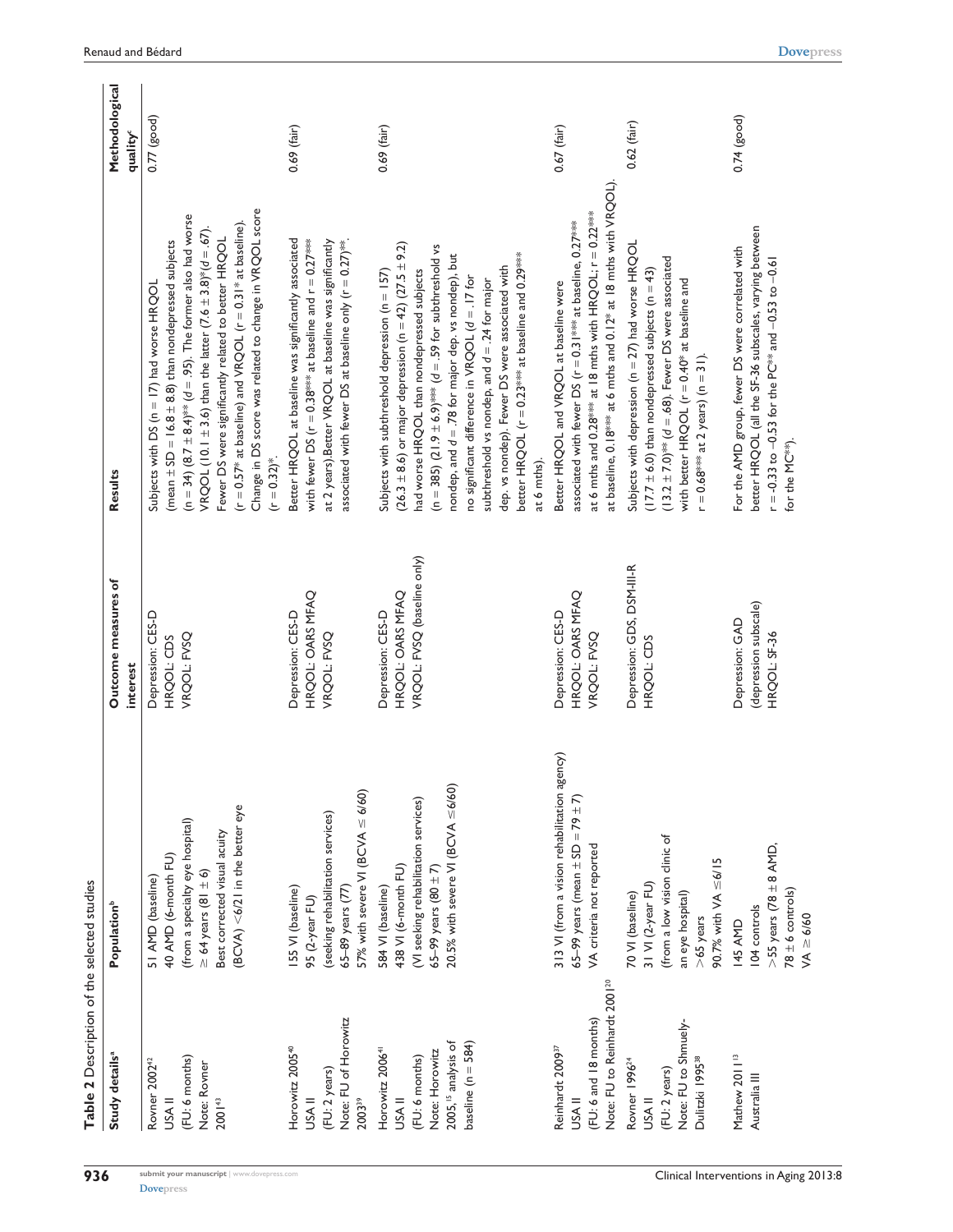| New Zealand IV<br>Hayman 2007 <sup>44</sup>        | BCVA ≤6/24 in the better eye<br>$\geq$ 75 years (84 $\pm$ 5)<br>391 VI                                                                                                                                                                                                                                                                                                       | Depression: GDS<br>HRQOL: SF-36<br>VRQOL: VF-14                           | $(d = .49$ for PC and .95 for MC). The former also had worse<br>$(PC = 37.4 \pm 11.1; MC = 49.7 \pm 10.4)$ than nondepressed<br>subjects (n = 276) (PC = 42.3 ± 9.4; MC = 56.9 ± 6.1)***<br>$(d = .46)$ . Fewer DS were significantly related to better<br>VRQOL (16.3 $\pm$ 11.6) than the latter (23.1 $\pm$ 16.0) <sup>***</sup><br>Subjects with DS (n = 115) had worse HRQOL<br>HRQOL*** and VRQOL***.                                                                                                                                                                                                                                                                                                                                                                                                                                                                                                                                                                                                                                                                                                                                                                                                                                                           | $0.70$ (good) |
|----------------------------------------------------|------------------------------------------------------------------------------------------------------------------------------------------------------------------------------------------------------------------------------------------------------------------------------------------------------------------------------------------------------------------------------|---------------------------------------------------------------------------|-----------------------------------------------------------------------------------------------------------------------------------------------------------------------------------------------------------------------------------------------------------------------------------------------------------------------------------------------------------------------------------------------------------------------------------------------------------------------------------------------------------------------------------------------------------------------------------------------------------------------------------------------------------------------------------------------------------------------------------------------------------------------------------------------------------------------------------------------------------------------------------------------------------------------------------------------------------------------------------------------------------------------------------------------------------------------------------------------------------------------------------------------------------------------------------------------------------------------------------------------------------------------|---------------|
| Renaud 2010 <sup>14</sup><br>Canada <sub>IV</sub>  | 64 VI (seeking rehabilitation services)<br>BCVA <6/21 in the better eye<br>67-92 years (79 $\pm$ 6)                                                                                                                                                                                                                                                                          | SQOL: Quality of Life Index<br>VRQOL: NEI-VFQ-25<br>Depression: GDS       | and SQOL (r = -0.68****). DS explained 45%**** of SQOL<br>More DS were related to worse VRQOL (r = -0.64 <sup>****</sup> )<br>but were not a significant determinant of VRQOL                                                                                                                                                                                                                                                                                                                                                                                                                                                                                                                                                                                                                                                                                                                                                                                                                                                                                                                                                                                                                                                                                         | $0.70$ (good) |
| Rovner 2011 <sup>57</sup><br>USA <sub>IV</sub>     | BCVA between 6/21 and 6/120<br>$\geq 65$ years (83 $\pm$ 7)<br>in the better eye<br>241 AMD                                                                                                                                                                                                                                                                                  | VRQOL: NEI-VFQ (near-vision<br>subscale only, 6 items)<br>Depression: PHQ | Depressive symptoms were not significantly ( $P = 0.07$ )<br>related to and did not explain VRQOL                                                                                                                                                                                                                                                                                                                                                                                                                                                                                                                                                                                                                                                                                                                                                                                                                                                                                                                                                                                                                                                                                                                                                                     | $0.70$ (good) |
| Brody 2001 <sup>45</sup><br>USA <sub>IV</sub>      | $VA \leq 6/18$ in the better eye<br>$\geq 60$ years (80 $\pm 6$ )<br>ISI AMD                                                                                                                                                                                                                                                                                                 | VRQOL: NEI-VFQ-25, SIPV<br>Depression: GDS, SCID-IV<br>HRQOL: SIP         | also had worse VRQOL (SIPV = $10.1 \pm 6.6$ ; NEI-VFQ =<br>subjects (n = 102) (8.9 ± 7.5)*** ( $d = .84$ ). The former<br>NEI-VFQ = 60.6 $\pm$ 12.6)*** (d = .73 for SIPV and .87<br>had worse HRQOL (15.8 ± 9.5) than nondepressed<br>Subjects with depression (SCID-IV criteria) (n = 49)<br>for NEI-VFQ). More DS were significantly related<br>49.4 ± 13.4) than the latter (SIPV = $6.0 \pm 5.1$ ;<br>to worse HRQOL (r = 0.53*) and VRQOL<br>$(r = -0.51*NEI-VFG$ and $r = 0.46*SIPV$ ).                                                                                                                                                                                                                                                                                                                                                                                                                                                                                                                                                                                                                                                                                                                                                                        | $0.67$ (fair) |
| Rovner 2006 <sup>56</sup><br>USA IV                | (exclusion: DSM-IV depression diagnosis)<br>BCVA in the better eye mean = 6/24<br>$>64$ years (81 ± 6)<br>206 AMD                                                                                                                                                                                                                                                            | VRQOL: NEI-VFQ-17<br>Depression: HDRS                                     | DS under HDRS criteria) (n = 49) had worse VRQOL<br>Subjects with minimal DS (representing nonsignificant<br>$(35.3 \pm 13.2)^{systs}$ (d = .61). More DS were significantly<br>$(43.1 \pm 11.7)$ than nondepressed subjects (n = 157)<br>associated with worse VRQOL (r = 0.28 <sup>****)</sup> .                                                                                                                                                                                                                                                                                                                                                                                                                                                                                                                                                                                                                                                                                                                                                                                                                                                                                                                                                                    | $0.67$ (fair) |
| Reinhardt 1996 <sup>50</sup><br>USA IV             | 241 VI (from a vision rehabilitation agency)<br>65-99 years $(79 \pm 7)$<br>Self-reported VI                                                                                                                                                                                                                                                                                 | HRQOL: OARS MFAQ<br>Depression: CES-D<br>VRQOL: FVSQ<br>SQOL: LSI-A       | Fewer DS were associated with better HRQOL<br>$(r = 0.42***)$ , VRQOL $(r = 0.28***)$ and SQOL<br>$(r = -0.72)$ <sup>***</sup>                                                                                                                                                                                                                                                                                                                                                                                                                                                                                                                                                                                                                                                                                                                                                                                                                                                                                                                                                                                                                                                                                                                                        | $0.64$ (fair) |
| United Kingdom IV<br>Tabrett 2011 <sup>58</sup>    | Binocular VA with current glasses<br>100 VI (from low vision services)<br>73-86 years (81)<br>mean $-6/41$                                                                                                                                                                                                                                                                   | Depression: GDS<br>VRQOL: AI                                              | Fewer DS were significantly related to better<br>VRQOL $(r = -0.50)$ <sup>**</sup>                                                                                                                                                                                                                                                                                                                                                                                                                                                                                                                                                                                                                                                                                                                                                                                                                                                                                                                                                                                                                                                                                                                                                                                    | $0.62$ (fair) |
| impairment; VRQOL, vision-related quality of life. | of participants, age, and visual acuity criteria; 'methodological quality refers to the Cho score which is a fraction, therefore the result is between 0 and 1 (higher score indicates a better study).<br>Abbreviations: AMD, age-related macular degeneration; AI, Activity Inventory;<br>DSM-III-R, Diagnostic and Statistical Manual of Mental Disorders, 3rd Edition, R |                                                                           | evised; FVSQ, Functional Vision Screening Questionnaire; GDA, Goldberg Anxiety and Depression scale; GDS, Geriatric Depression Scale; HDRS, Hamilton<br>Depression Rating Scale; HRQOL, health-related quality of life; LSI-A, Life Satisfaction Index-A; NEI-VFQ, National Eye Institute Visual Function questionnaire; OARS MFAQ, Older Americans Resources and Services Multidimens<br>Diagnostic and Statistical Manual of Mental Disorders, 4th Edition; SIP, Sickness Impact Profile; SIPV, Sickness Impact Profil specific to vision; SQQL, subjective quality of life; VF-14, Visual Functioning Index; VA, visu<br>BCVA, best-corrected visual acuity, CDS, Community Disability Scale; CES-D, Center for Epidemiological Studies-Depression Scale; DS, depressive symptoms;<br>Functional Assessment Questionnaire; MC, mental component; PC, physical component; PHQ, Patient Health Questionnaire; SF-36, Medical Outcomes Study Short-Form Health Survey; SCID-IV, Structured Clinical Interview for the<br>$\mathsf{Noces}^{*p}$ $<$ 0.05, $^{*kp}$ $<$ 0.001, $^{*exp}$ $<$ 0.001, $^{*exp}$ details include first author, year of publication, country, and study levels. I, randomized controlled trial; II, chort, quasi-experimental; III, case co |               |

**937**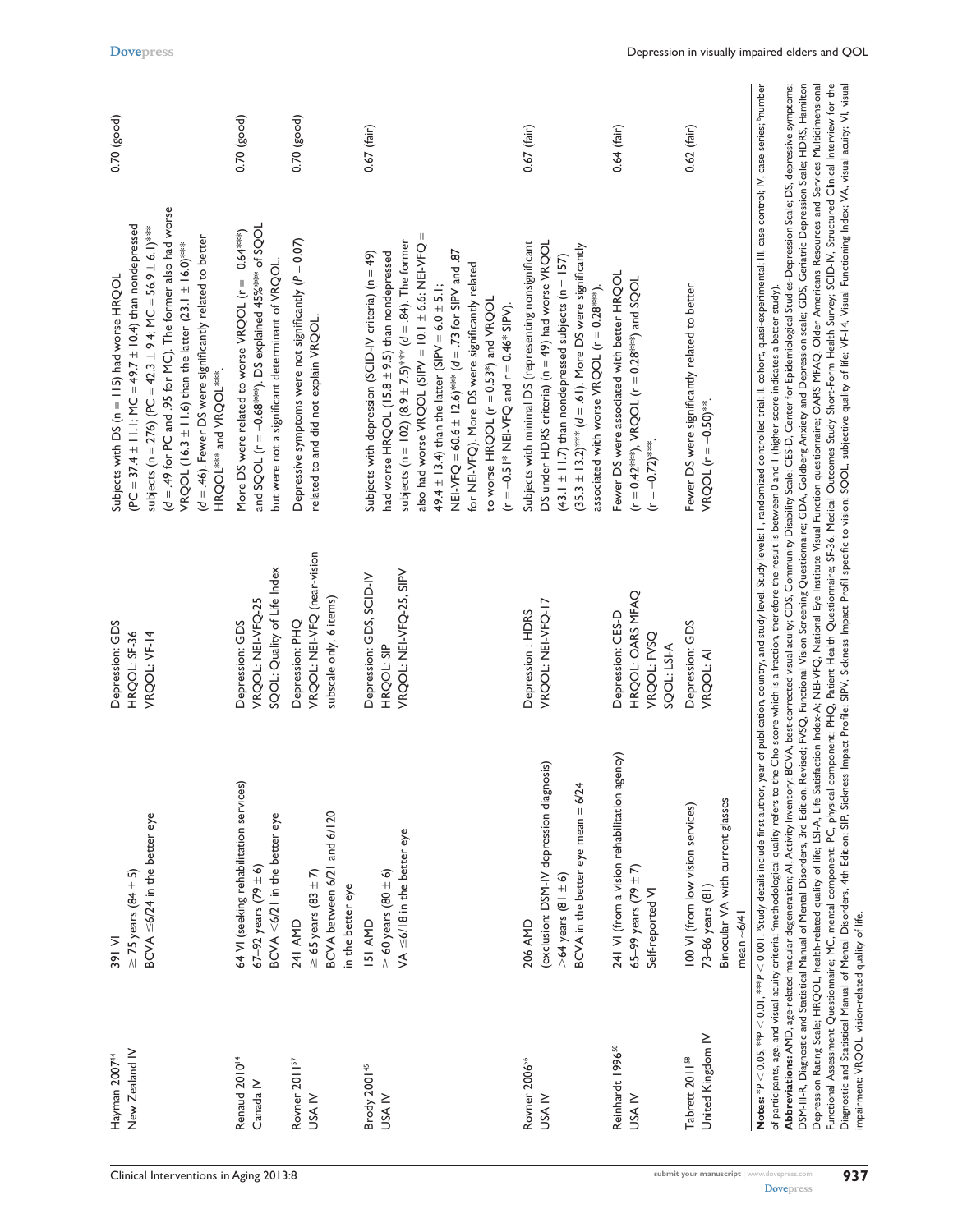related QOL difference between the group with depressive symptomatology and the group without. In addition, Cohen's *d* effect size values were medium to large, varying from 0.49 to 0.95, with a median of 0.78.

#### Depression and vision-related QOL

Vision-related QOL was assessed using five different instruments (number of studies): Activity Inventory<sup>51</sup> (n = 1), Functional Vision Screening Questionnaire<sup>52</sup> (n = 5), National Eye Institute Visual Function Questionnaire<sup>53</sup> (NEI-VFQ,  $n = 4$ ), Sickness Impact Profile specific to vision<sup>54</sup> ( $n = 1$ ), and Visual Functioning Index<sup>55</sup> ( $n = 1$ ).

Four of the five studies using the Functional Vision Screening Questionnaire found a significant association between more depressive symptoms and worse visionrelated QOL; three of these associations were weak<sup>37,40,50</sup> while one was moderate.<sup>42</sup> This last study, which included 51 older adults with age-related macular degeneration, revealed significantly poorer vision-related QOL for participants with significant depressive symptoms compared with nondepressed participants (medium effect size).<sup>42</sup> In this same paper, variation in the depressive symptoms score was related to variation in the vision-related QOL score over a six-month period, and the incidence of significant depressive symptomatology was a significant determinant of decline in vision-related QOL. Further, participants who developed significant depressive symptoms at six months were 8.3 times more likely to experience a decline in their vision-related QOL than those who did not  $(P = 0.04)$ .<sup>43</sup> Conversely, a study of 584 elders with visual impairment seeking rehabilitation services did not find an association between depressive symptoms and vision-related QOL or any statistically significant difference in the Functional Vision Screening Questionnaire score between participants with major depression (n = 42), subthreshold depression (n = 157), or no depression ( $n = 385$ , small effect size).<sup>41</sup>

In the vision domain, the NEI-VFQ is one of the tools most widely used to assess vision-related QOL. In this review, three of the four studies using the NEI-VFQ concluded that a significant association exists between more severe depressive symptoms and worse vision-related QOL,<sup>14,45,56</sup> while one found a trend.<sup>57</sup> Two studies revealed a strong correlation<sup>14,45</sup> and one found a weak correlation.<sup>56</sup> The exclusion of individuals with depressive disorders might explain the weaker correlation in the last study. As well, the small percentage of elders with significant depressive symptoms (12.9%) might explain why Rovner et al only found a tendency toward statistical significance in their cross-sectional study.<sup>57</sup> The fact that they took

into account only the near vision subscale of the NEI-VFQ, which contains items like reading ordinary print in newspapers or difficulty seeing well up close, such as when cooking or sewing, could be another explanation. Including more social and psychological subscales of the NEI-VFQ, such as social functioning, mental health, role difficulties, or dependency, could have resulted in a stronger and statistically significant correlation. In one of these studies, the group with depressive disorders (SCID-IV) had worse vision-related QOL than the group without depression.45 Further, Rovner et al indicated that participants with minimal depressive symptoms, who would not be considered as having significant depressive symptomatology according to usual standards, had worse vision-related QOL than nondepressed participants (medium effect size).<sup>56</sup> After they controlled for age, gender, visual acuity, contrast sensitivity, and comorbidity, minimal depressive symptoms alone explained 4% of the variance in visionrelated QOL  $(P = 0.001)$ .

In addition, Brody et al measured vision-related QOL using the vision-specific Sickness Impact Profile. Their results indicated that participants with depressive disorders (SCID-IV) had more vision disability than those without depression (medium effect size), and that more depressive symptoms were significantly related to greater vision disability (poorer vision-related QOL).45

One paper by Hayman et al evaluated the association between vision-related QOL, measured using the Visual Functioning Index, and depression in a sample of 391 elders with visual impairment in New Zealand.<sup>44</sup> The results emphasized the difference in vision disability between participants with significant depressive symptomatology and nondepressed ones (medium effect size). The group with depressive symptoms presented greater visual disability but the two groups did not differ on visual acuity.<sup>44</sup> This study also showed a significant association between fewer depressive symptoms and better vision-related QOL.

The Activity Inventory is another vision-related QOL questionnaire but in this case the individual has to rate the importance of each activity according to his/her lifestyle. Using that tool, Tabrett and Latham found that depressive symptoms had a strong correlation with vision-related QOL in a sample of 100 participants with recent visual impairment.<sup>58</sup>

In sum, nine studies<sup>14,37,40,42,44,45,50,56,58</sup> showed a significant correlation between depressive symptoms and vision-related QOL; the correlation coefficients varied from 0.22 and 0.64, with a median of 0.31. One study found a trend<sup>57</sup> and one revealed no association.<sup>41</sup> There was a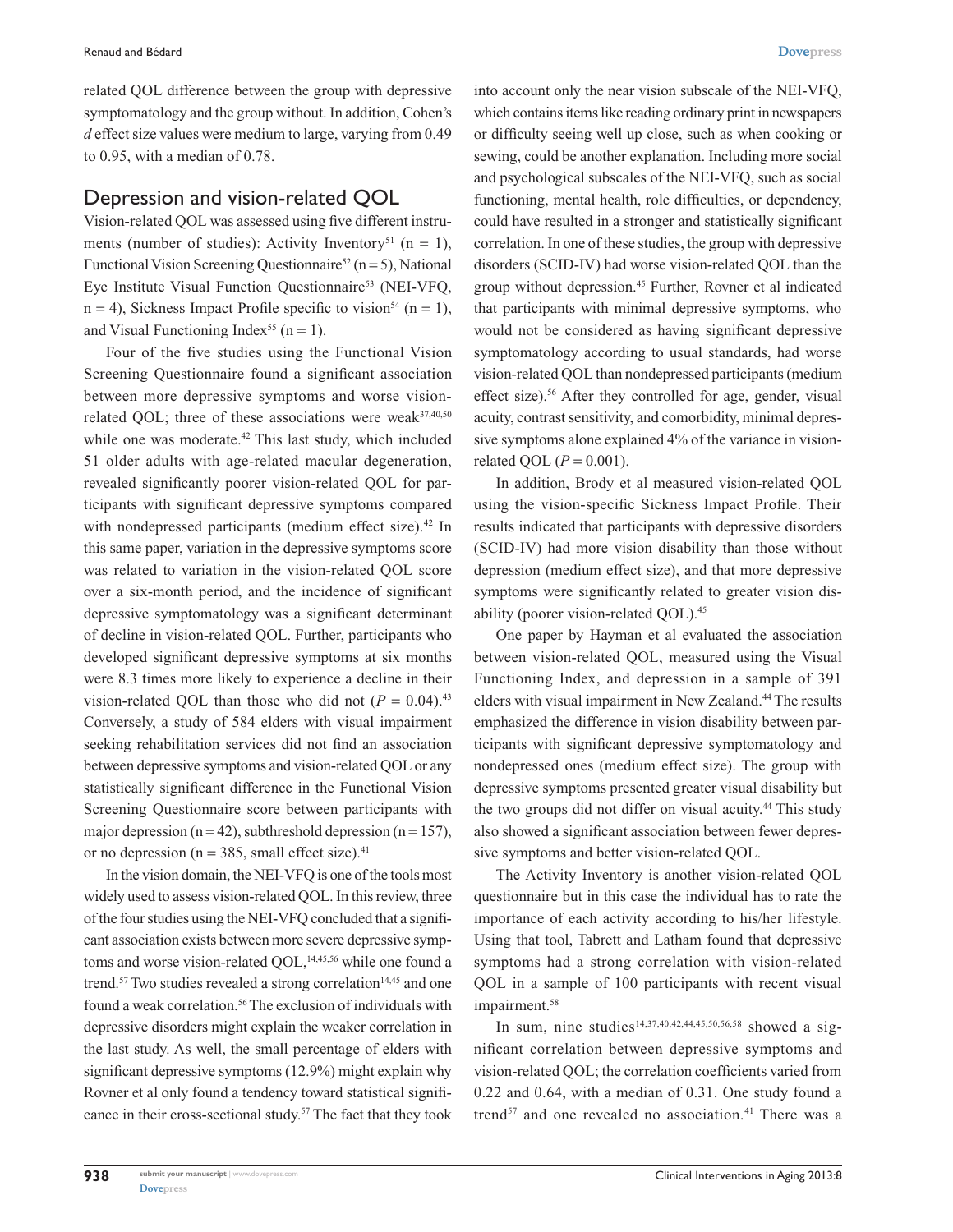vision-related QOL difference between the depressed group and the nondepressed group in five studies.41,42,44,45,56 The Cohen's *d* were small to large, varying from 0.17 to 0.87, with a median of 0.61.

### Depression and subjective QOL

In the vision domain, few studies have assessed subjective QOL in older adults. Only two papers in this review investigated the relationship between depressive symptoms and subjective OOL.<sup>14,50</sup> One used the Life Satisfaction Index-A<sup>59</sup> and the other used the Quality of Life Index.<sup>60</sup>

Reinhardt used the 18-item Life Satisfaction Index-A version<sup>61</sup> to assess satisfaction with life in 241 older adults with visual impairment.<sup>50</sup> She found a very strong association between fewer depressive symptoms and better subjective QOL.

The Quality of Life Index, frequently used with elders, assesses satisfaction with and the importance of different aspects of life. Satisfaction with life scores are weighted by importance scores. In the Canadian study using this instrument, depressive mood was strongly related with poorer subjective QOL in 64 elders with visual impairment seeking rehabilitation services.14 In that sample, depressive symptoms explained 45% of the subjective QOL score  $(P < 0.001)$ .

In sum, the two studies showed a very strong significant correlation between depressive symptoms and subjective QOL, Pearson's *r* being −0.68 and −0.72.

# **Discussion**

### Prevalence of depression

As revealed by the reviewed studies, the prevalence of depressive mood in elders with visual impairment is high, ranging from 7% to 39% for clinical depression<sup>15,38,45,57</sup> and from 29% to 43% for significant depressive symptoms.13,14,20,24,39,40,42,44 In comparison, it is estimated that 5%–8% of community-dwelling elders have depression, and somewhere between 13% and  $27\%$  have depressive symptoms.<sup>62–65</sup> These troubling rates in older adults with visual impairment are often unsuspected or not well known in primary care and by vision professionals like ophthalmologists and optometrists. Although the high prevalence of depression is more likely to be recognized by low vision rehabilitation specialists, they often do not address this important mental disorder or offer the client appropriate treatment for it. Yet depressive symptoms can have significant effects. Depressed elders left without proper treatment may experience serious consequences, including increased disability, malnutrition, institutionalization, and even mortality.10,66–71 In addition, depressed elders tend to underestimate their functional

capacities,72,73 leading to activity restrictions. This decrease in perceived functional status also seems to be present in the older adults with visual impairment. In fact, six studies found that older adults with visual impairment who had depression disorders, significant depressive symptoms, or even minimal depressive symptoms had significantly lower health-related and vision-related QOL than nondepressed elders with visual impairment.24,41,42,44,45,56

# Depression, and health-related and vision-related QOL

Nearly all of the articles examined in this review revealed that lower health-related or vision-related QOL was associated with greater symptoms of depression. This significant relationship between depressive symptoms and healthrelated or vision-related QOL is not surprising. The effect of depression on functional disability and vice versa has been well established for community-dwelling elders.<sup>66,74-76</sup> In a community-based study including almost 7000 participants, depression was positively associated with four times more risk of disability.77 Also, a six-year prospective study of community-dwelling depressed elders found an increase in functional limitation over time.78 Conversely, previous studies demonstrated that a reduction in function increases the risk of depressive mood.79

Most studies in this review had a cross-sectional design and therefore could not determine if depression caused an increase in perceived functional disability or if functional disability led to depression. In other words, the change in perceived function is related to increased depressive symptoms, but a cause-and-effect relationship has not yet been established in individuals with visual impairment. However, one longitudinal study of older adults with visual impairment newly enrolled for low vision services showed that greater disability at baseline was a significant predictor of depressive symptoms at six months, after controlling for baseline depressive symptoms and sociodemographic factors, while the opposite was not true.<sup>41</sup> This suggests that disability would be a risk factor for depression in this population. On the other hand, incident depressive symptoms were a significant correlate of vision-related QOL decline in a sixmonth follow-up study of elders with age-related macular degeneration.42 Now that the significant correlation between these two variables has been clearly described, more research is needed to assess which comes first and to pinpoint the determinants and mediators of this relationship. For the majority of studies, the impact of depressive symptoms on QOL was not their purpose, so almost no attempt was made to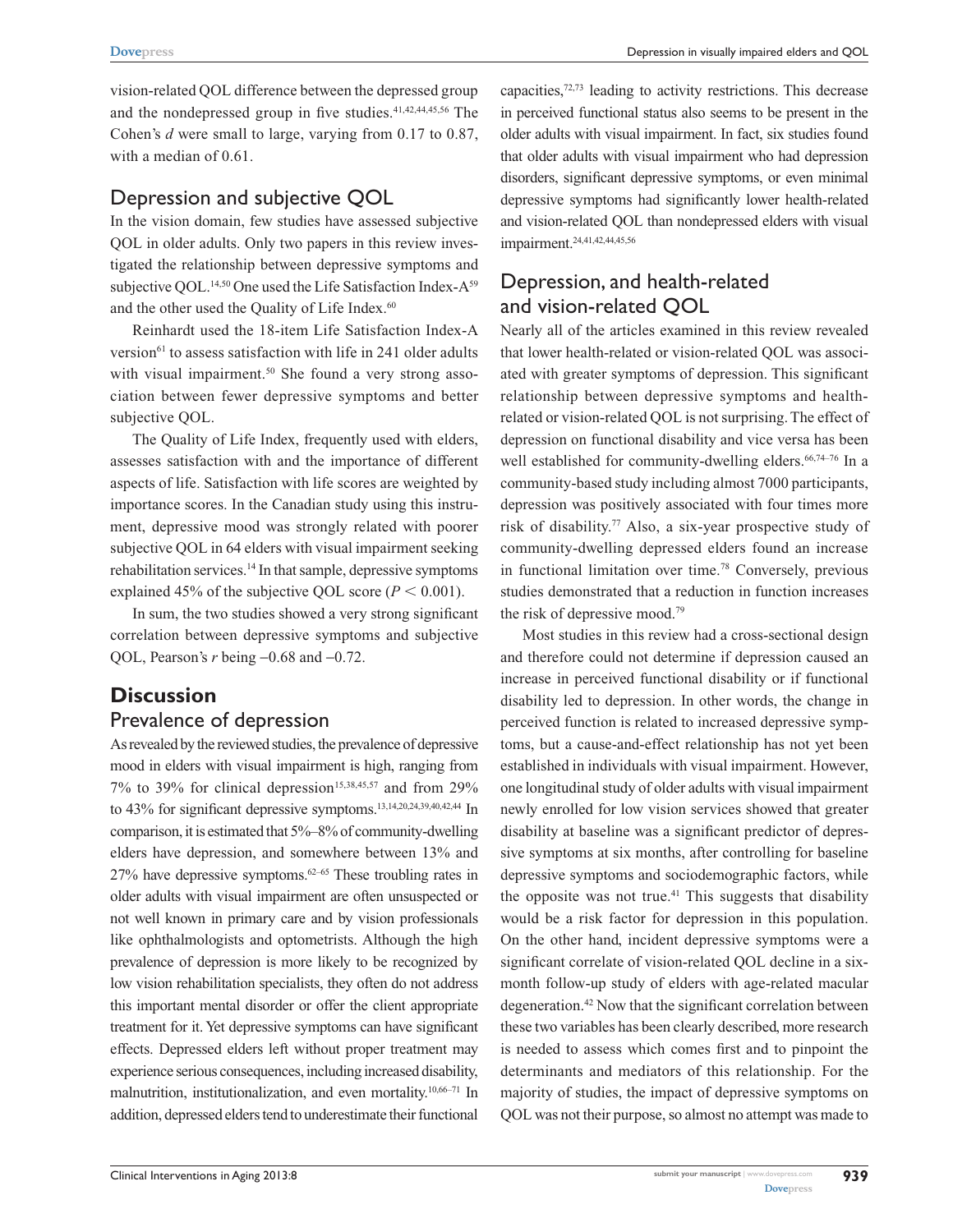explain the relationship between those two variables. On the other hand, Rovner et al were specifically interested in that relationship and found that the personality trait of neuroticism was a risk factor for depression. More studies are essential to understand better the relationship between depression and QOL of elders with visual impairment.

It is important to mention that a dichotomy can exist between self-reported measures and objective testing. In clinical settings, this reality is particularly important because the objective performance of a person with visual impairment (eg, being able to read newspaper print, having good reading speed) is not a guarantee that the person is happy with his/her vision or has good QOL. In fact, some studies in this review showed worse vision-related QOL for depressed elders with visual impairment compared with their nondepressed counterparts, but no significant difference in visual acuity between the two groups.24,44,56 Moreover, in a follow-up study of older adults with newly bilateral agerelated macular degeneration, a decrease in vision-related QOL (perceived functional vision) was significantly associated with an increase in depressive symptoms, independent of a change in visual acuity (visual function).42 Some authors also maintain that the discrepancy between subjective difficulties and objective function could be a warning sign of depression because individuals with depression tend to underestimate their executive performance and have lower QOL.<sup>12,73,80</sup>

### Depression and subjective QOL

While health-related and vision-related QOL questionnaires address mainly performance, subjective QOL approaches try to understand the more comprehensive aspects of QOL.17 The two studies looking at the association between depressive symptoms and subjective QOL highlighted strong correlations.14,50 In one of these studies, almost half of the subjective QOL was explained by depressive symptoms alone.14 Since depression and subjective QOL both rely on feelings or perceptions, there might be an overlap that explains the strong correlation found. It has already been suggested that these two concepts, depression and subjective QOL, are somewhat similar.

So far we have looked at the relationship between QOL and depression in elders. Fortunately, treatment of depression by medication and psychotherapy in community-dwelling elders has been shown to improve perceived function.<sup>81,82</sup> Also, studies which examined treatment of depression by self-management or problem-solving programs have shown that focusing on ways to deal with life differently can help

to decrease emotional distress and increase OOL.<sup>27,83,84</sup> There is also evidence that self-management programs $85-89$  and pharmacological treatment<sup>90</sup> can reduce depressive symptoms in elders with visual impairment. Studies also showed the feasibility of delivering self-management or problemsolving programs in usual vision service facilities.<sup>85,87,91,92</sup> Implementing such programs in vision clinics and low vision rehabilitation centers could be beneficial for elders with visual impairment. However, further research is needed to evaluate the long-term effects of such interventions and whether pharmacological treatment should be given in conjunction with psychological services.

In order to treat depression, first it has to be diagnosed. As already mentioned, late-life depression in individuals with visual impairment is often unrecognized and untreated.<sup>93</sup> It is not just older adults with visual impairment who are undiagnosed but the elderly population in general. $94-97$  Some efforts have been made to implement collaborative depression management models for the elderly<sup>98–100</sup> but there is still a lot to do. Unless the patient directly tells the clinician that he/ she has depressive symptoms, the professional has to search for the signs and symptoms. However, it is easier to blame the ocular disease for poor reading performance than to look for depression. Also, it requires trained professionals who know what to look for in depression.<sup>101</sup> In addition, referring patients to the right services and defining professional/ personal responsibilities are among the problems to be resolved.93 A program addressing depression issues with health care professionals, with the goal of improving the detection and management of depressive elders with visual impairment, has been developed.<sup>102</sup> A lot of sensitization remains to be done in geriatric services.

### **Conclusion**

This review highlighted the association between more severe depressive symptoms and worse QOL in older adults with visual impairment. Additional studies are necessary to pinpoint further the determinants and mediators of this relationship. Considering the high prevalence of depression in this community and its disabling effects on QOL, interventions to prevent and treat depression are essential. More efforts are needed in clinical settings to train health care practitioners to identify depressed elders with visual impairment and provide appropriate treatment.

### **Disclosure**

The authors report no conflicts of interest in this work.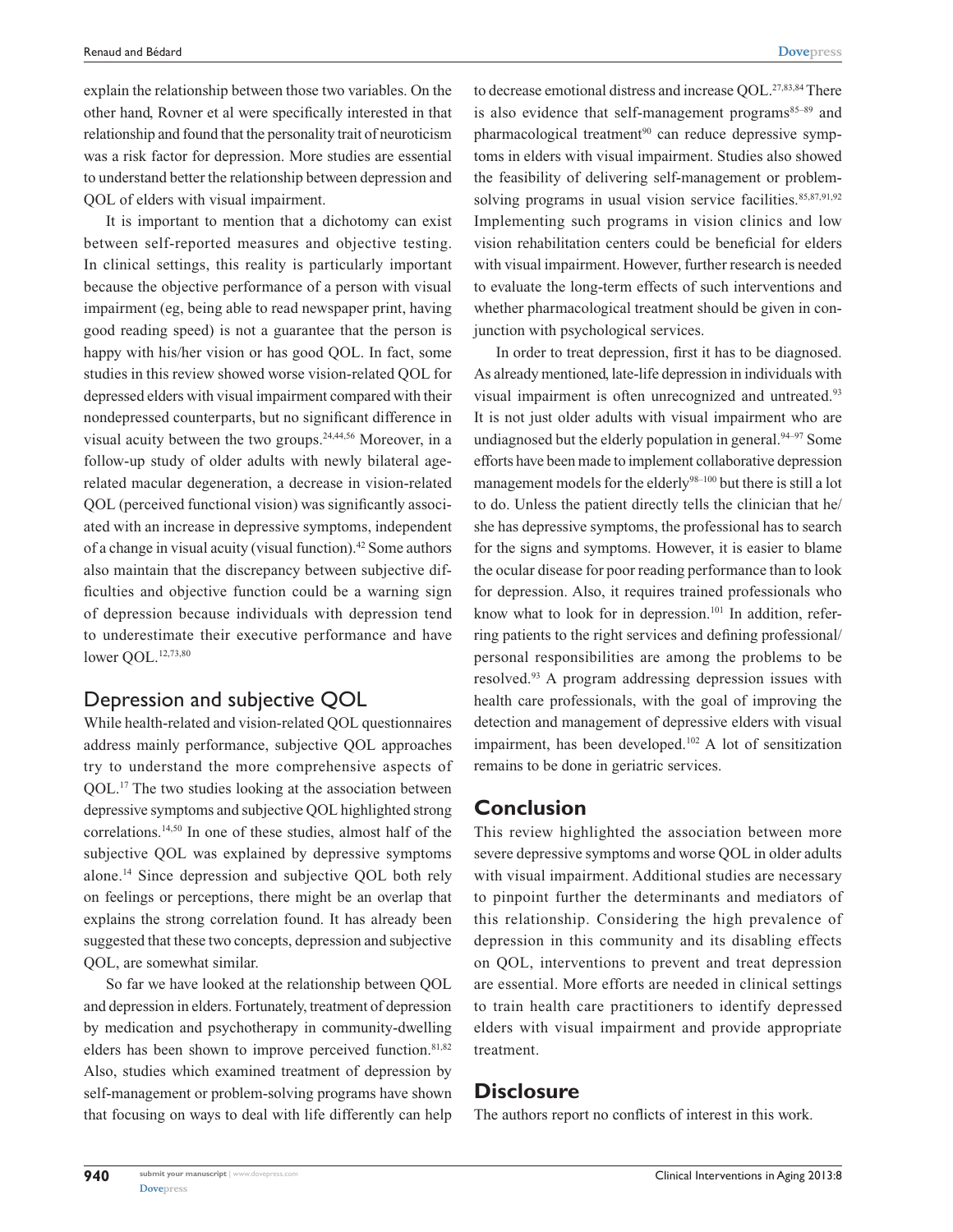### **References**

- 1. Wallhagen MI, Strawbridge WJ, Shema SJ, Kurata J, Kaplan GA. Comparative impact of hearing and vision impairment on subsequent functioning. *J Am Geriatr Soc*. 2001;49(8):1086–1092.
- 2. The Lighthouse Inc. The Lighthouse National Survey on Vision Loss: the experience, attitudes, and knowledge of middle-aged and older Americans. 1995. Available from: [http://www.lighthouse.org/research/](http://www.lighthouse.org/research/archived-studies/national-survey/) [archived-studies/national-survey/](http://www.lighthouse.org/research/archived-studies/national-survey/). Accessed August 1, 2012.
- 3. Crews JE, Campbell VA. Health conditions, activity limitations, and participation restrictions among older people with visual impairment. *J Vis Impair Blind*. 2001;95(8):453–467.
- 4. Horowitz AB, Reinhardt M, Joann P. Prevalence and risk factors for self-reported visual impairment among middle-aged and older adults. *Res Aging*. 2005;27:307–326.
- 5. Desrosiers J, Wanet-Defalque MC, Temisjian K, et al. Participation in daily activities and social roles of older adults with visual impairment. *Disabil Rehabil*. 2009;31(15):1227–1234.
- 6. Alma MA, van der Mei SF, Melis-Dankers BJ, van Tilburg TG, Groothoff JW, Suurmeijer TP. Participation of the elderly after vision loss. *Disabil Rehabil*. 2011;33(1):63–72.
- 7. Cook G, Brown-Wilson C, Forte D. The impact of sensory impairment on social interaction between residents in care homes. *Int J Older People Nurs*. 2006;1(4):216–224.
- 8. Defini J, Burack-Weiss A. Psychosocial assessment of adults with vision impairments. In: Silverstone B, Lang MA, Rosenthal BP, Fayes E, editors. *The Lighthouse Handbook on Vision Impairment and Vision Rehabilitation*. Volume 2. New York, NY: Oxford University Press; 2000.
- 9. Cabrera MA, Mesas AE, Garcia AR, de Andrade SM. Malnutrition and depression among community-dwelling elderly people. *J Am Med Dir Assoc*. 2007;8(9):582–584.
- 10. Yoshimura K, Yamada M, Kajiwara Y, Nishiguchi S, Aoyama T. Relationship between depression and risk of malnutrition among community-dwelling young-old and old-old elderly people. *Aging Ment Health*. 2013;17(4):456–460.
- 11. Verstraten PFJ, Brinkmann WLJH, Stevens NL, Schouten JSAG. Loneliness, adaptation to vision impairment, social support and depression among visually impaired elderly. *Int Congr Ser*. 2005;1282(0): 317–321.
- 12. Casten R, Rovner B. Depression in age-related macular degeneration. *J Vis Impair Blind*. 2008;102(10):591–599.
- 13. Mathew RS, Delbaere K, Lord SR, Beaumont P, Vaegan, Madigan MC. Depressive symptoms and quality of life in people with age-related macular degeneration. *Ophthalmic Physiol Opt*. 2011;31(4): 375–380.
- 14. Renaud J, Levasseur M, Gresset J, et al. Health-related and subjective quality of life of older adults with visual impairment. *Disabil Rehabil*. 2010;32(11):899–907.
- 15. Horowitz A, Reinhardt JP, Kennedy GJ. Major and subthreshold depression among older adults seeking vision rehabilitation services. *Am J Geriatr Psychiatry*. 2005;13(3):180–187.
- 16. Dijkers MP. Quality of life of individuals with spinal cord injury: a review of conceptualization, measurement, and research findings. *J Rehabil Res Dev*. 2005;42(3 Suppl 1):87–110.
- 17. Haas BK. Clarification and integration of similar quality of life concepts. *Image J Nurs Sch*. *1*999;31(3):215–220.
- 18. Levasseur M, Tribble DS-C, Desrosiers J. Analysis of quality of life concept in the context of older adults with physical disabilities. *Can J Occup Ther*. 2006;73(3):163–177. French.
- 19. Tielsch JM, Sommer A, Witt K, Katz J, Royall RM. Blindness and visual impairment in an American urban population: the Baltimore Eye Survey. *Arch Ophthalmol*. 1990;108(2):286–290.
- 20. Reinhardt JP. Effects of positive and negative support received and provided on adaptation to chronic visual impairment. *Appl Dev Sci*. 2001;5(2):76–85.
- 21. Hooper P, Jutai JW, Strong G, Russell-Minda E. Age-related macular degeneration and low-vision rehabilitation: a systematic review. *Can J Ophthalmol*. 2008;43(2):180–187.
- 22. Brown GC, Brown MM, Sharma S, et al. The burden of age-related macular degeneration: a value-based medicine analysis. *Trans Am Ophthalmol Soc*. 2005;103:173–184.
- 23. Silverstone B, Lang M, Rosenthal B, Faye EE. *The Lighthouse Handbook on Vision Impairment and Vision Rehabilitation*. Volume II. New York, NY: Oxford University Press; 2000.
- 24. Rovner BW, Zisselman PM, Shmuely-Dulitzki Y. Depression and disability in older people with impaired vision: a follow-up study. *J Am Geriatr Soc*. 1996;44(2):181–184.
- 25. Evans JR, Fletcher AE, Wormald RP. Depression and anxiety in visually impaired older people. *Ophthalmology*. 2007;114(2):283–288.
- 26. Burmedi D, Becker S, Heyl V, Wahl H-W, Himmelsbach I. Emotional and social consequences of age-related low vision. *Vis Impair Res*. 2002;4(1):47.
- 27. Lamers F, Jonkers CC, Bosma H, Diederiks JP, van Eijk JT. Effectiveness and cost-effectiveness of a minimal psychological intervention to reduce non-severe depression in chronically ill elderly patients: the design of a randomised controlled trial [ISRCTN92331982]. *BMC Public Health*. 2006;6:161.
- 28. IsHak WW, Greenberg JM, Balayan K, et al. Quality of life: the ultimate outcome measure of interventions in major depressive disorder. *Harv Rev Psychiatry*. 2011;19(5):229–239.
- 29. National Institute of Mental Health. Depression. Department of Health and Human Services; 2011. Available from: [http://www.nimh.nih.](http://www.nimh.nih.gov/health/publications/depression/depression-booklet.pdf) [gov/health/publications/depression/depression-booklet.pdf.](http://www.nimh.nih.gov/health/publications/depression/depression-booklet.pdf) Accessed November 8, 2012.
- 30. Verbrugge LM, Jette AM. The disablement process. *Soc Sci Med*. 1994;38(1):1–14.
- 31. West S, Sommer A. Prevention of blindness and priorities for the future. *Bull World Health Organ*. 2001;79(3):2.
- 32. Taylor HR, Keeffe JE, Vu HT, et al. Vision loss in Australia. *Med J Aust*. 2005;182(11):565–568.
- 33. Sanderson S, Tatt ID, Higgins JP. Tools for assessing quality and susceptibility to bias in observational studies in epidemiology: a systematic review and annotated bibliography. *Int J Epidemiol*. 2007;36(3): 666–676.
- 34. Cho MK, Bero LA. Instruments for assessing the quality of drug studies published in the medical literature. *JAMA*. 1994;272(2):101–104.
- 35. Bergner M, Bobbitt RA, Carter WB, Gilson BS. The Sickness Impact Profile: development and final revision of a health status measure. *Med Care*. 1981;19(8):787–805.
- 36. Cohen J. *Statistical Power Analysis for the Behavioral Sciences*. 2nd ed. Hillsdale, NJ: L Erlbaum Associates; 1988.
- 37. Reinhardt JP, Boerner K, Horowitz A. Personal and social resources and adaptation to chronic vision impairment over time. *Aging Ment Health*. 2009;13(3):367–375.
- 38. Shmuely-Dulitzki Y, Rovner BW, Zisselman P. The impact of depression on functioning in elderly patients with low vision. *Am J Geriatr Psychiatry*. 1995;3(4):325–329.
- 39. Horowitz A, Reinhardt J, Boerner K, Travis L. The influence of health, social support quality and rehabilitation on depression among disabled elders. *Aging Ment Health*. 2003;7(5):342–350.
- 40. Horowitz A, Reinhardt JP, Boerner K. The effect of rehabilitation on depression among visually disabled older adults. *Aging Ment Health*. 2005;9(6):563–570.
- 41. Horowitz A, Brennan M, Reinhardt JP, MacMillan T. The impact of assistive device use on disability and depression among older adults with age-related vision impairments. *J Gerontol B Psychol Sci Soc Sci*. 2006;61B(5):S274–S280.
- 42. Rovner BW, Casten RJ, Tasman WS. Effect of depression on vision function in age-related macular degeneration. *Arch Ophthalmol*. 2002;120(8):1041–1044.
- 43. Rovner BW, Casten RJ. Neuroticism predicts depression and disability in age-related macular degeneration. *J Am Geriatr Soc*. 2001;49(8): 1097–1100.
- 44. Hayman KJ, Kerse NM, La Grow SJ, Wouldes T, Robertson MC, Campbell AJ. Depression in older people: visual impairment and subjective ratings of health. *Optom Vis Sci*. 2007;84(11):1024–1030.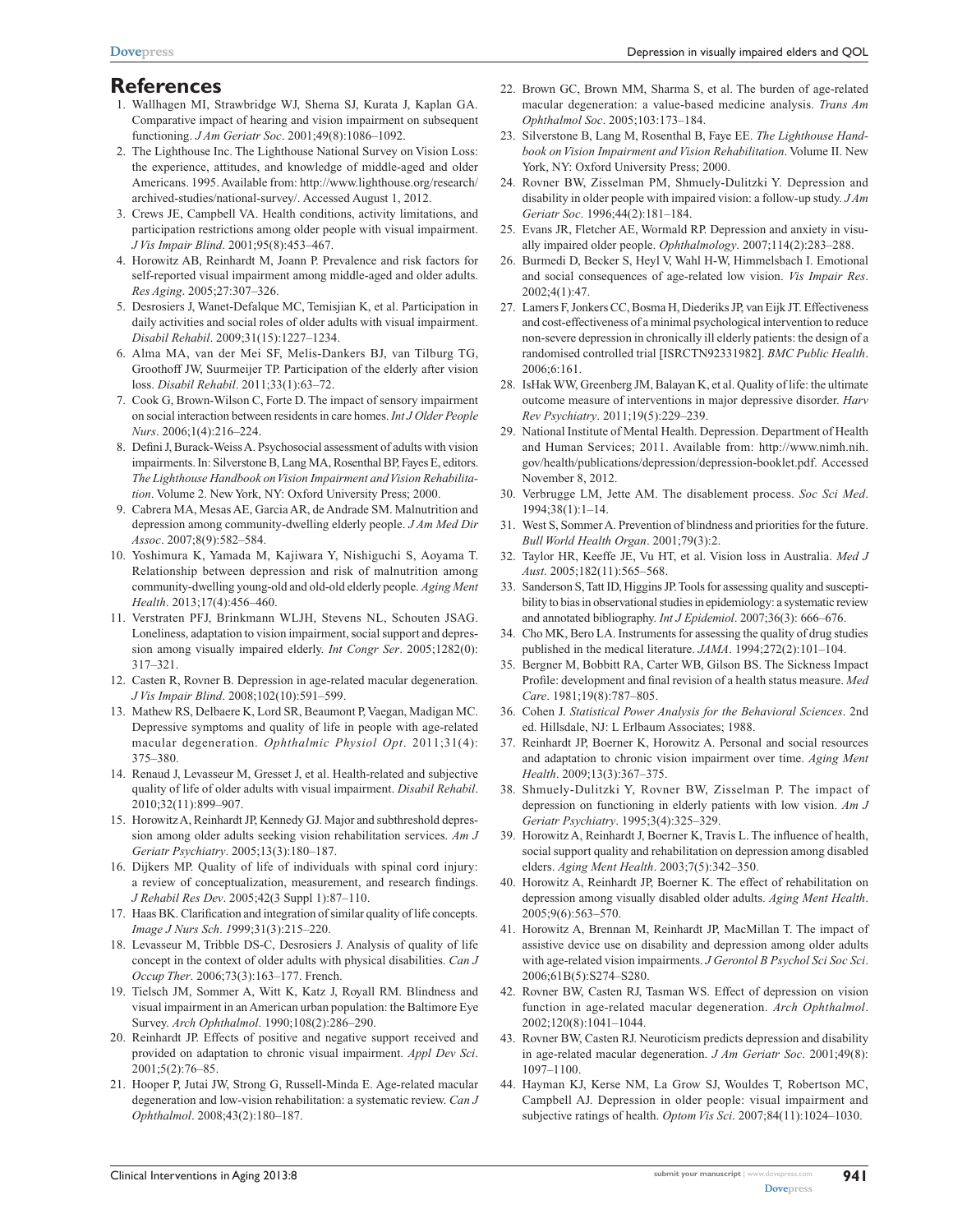- 45. Brody BL, Gamst AC, Williams RA, et al. Depression, visual acuity, comorbidity, and disability associated with age-related macular degeneration. *Ophthalmology*. 2001;108(10):1893–1900.
- 46. Folstein MF, Romanoski AJ, Nestadt G, et al. Brief report on the clinical reappraisal of the Diagnostic Interview Schedule carried out at the Johns Hopkins site of the Epidemiological Catchment Area Program of the NIMH. *Psychol Med*. 1985;15(4):809–814.
- 47. Ware JE Jr, Sherbourne CD. The MOS 36-item Short-Form Health Survey (SF-36). I. Conceptual framework and item selection. *Med Care*. 1992;30(6):473–483.
- 48. Center for the Study of Aging and Human Development. *The OARS Methodology*. 1st ed. Durham, NC: Duke University; 1975.
- 49. Bergner M, Bobbitt RA, Kressel S, Pollard WE, Gilson BS, Morris JR. The Sickness Impact Profile: conceptual formulation and methodology for the development of a health status measure. *Int J Health Serv*. 1976;6(3):393–415.
- 50. Reinhardt JP. The importance of friendship and family support in adaptation to chronic vision impairment. *J Gerontol B Psychol Sci Soc Sci*. 1996;51B(5):P268–P278.
- 51. Massof RW, Ahmadian L, Grover LL, et al. The Activity Inventory: an adaptive visual function questionnaire. *Optom Vis Sci*. 2007;84(8): 763–774.
- 52. Horowitz A, Teresi JA, Cassels LA. Development of a vision screening questionnaire for older people. *J Gerontol Soc Work*. 1991;17(3–4): 37–56.
- 53. Mangione CM, Lee PP, Pitts J, Gutierrez P, Berry S, Hays RD. Psychometric properties of the National Eye Institute Visual Function Questionnaire (NEI-VFQ). NEI-VFQ Field Test Investigators. *Arch Ophthalmol*. 1998;116(11):1496–1504.
- 54. Scott IU, Schein OD, West S, Bandeen-Roche K, Enger C, Folstein MF. Functional status and quality of life measurement among ophthalmic patients. *Arch Ophthalmol*. 1994;112(3):329–335.
- 55. Steinberg EP, Tielsch JM, Schein OD, et al. The VF-14. An index of functional impairment in patients with cataract. *Arch Ophthalmol*. 1994;112(5):630–638.
- 56. Rovner BW, Casten RJ, Hegel MT, Tasman WS. Minimal depression and vision function in age-related macular degeneration. *Ophthalmology*. 2006;113(10):1743–1747.
- 57. Rovner BW, Casten RJ, Massof RW, Leiby BE, Tasman WS; Wills Eye AMD Study. Psychological and cognitive determinants of vision function in age-related macular degeneration. *Arch Ophthalmol*. 2011;129(7):885–890.
- 58. Tabrett DR, Latham K. Factors influencing self-reported vision-related activity limitation in the visually impaired. *Invest Ophthalmol Vis Sci*. 2011;52(8):5293–5302.
- 59. Neugarten BL, Havighurst RJ, Tobin SS. The measurement of life satisfaction. *J Gerontol*. 1961;16:134–143.
- 60. Ferrans CE, Powers MJ. Quality of life index: development and psychometric properties. *ANS Adv Nurs Sci*. 1985;8(1):15–24.
- 61. Adams DL. Analysis of a life satisfaction index. *J Gerontol*. 1969;24(4): 470–474.
- 62. Blazer D, Hughes DC, George LK. The epidemiology of depression in an elderly community population. *Gerontologist*. 1987;27(3):281–287.
- 63. Grunebaum MF, Oquendo MA, Manly JJ. Depressive symptoms and antidepressant use in a random community sample of ethnically diverse, urban elder persons. *J Affect Disord*. 2008;105(1–3):273–277.
- 64. Park JH, Lee JJ, Lee SB, et al. Prevalence of major depressive disorder and minor depressive disorder in an elderly Korean population: results from the Korean Longitudinal Study on Health and Aging (KLoSHA). *J Affect Disord*. 2010;125(1–3):234–240.
- 65. Futterman A, Thompson L, Gallagher-Thompson D, Ferris R. Depression in later life: epidemiology, assessment, etiology, and treatment. *Handbook of Depression*. 2nd ed. New York, NY: Guilford Press; 1995.
- 66. Bruce ML, Seeman TE, Merrill SS, Blazer DG. The impact of depressive symptomatology on physical disability: MacArthur studies of successful aging. *Am J Public Health*. 1994;84(11):1796–1799.
- 67. Katon WJ. Clinical and health services relationships between major depression, depressive symptoms, and general medical illness. *Biol Psychiatry*. 2003;54(3):216–226.
- 68. Young BA, Von Korff M, Heckbert SR, et al. Association of major depression and mortality in Stage 5 diabetic chronic kidney disease. *Gen Hosp Psychiatry*. 2010;32(2):119–124.
- 69. Cullum S, Metcalfe C, Todd C, Brayne C. Does depression predict adverse outcomes for older medical inpatients? A prospective cohort study of individuals screened for a trial. *Age Ageing*. 2008;37(6): 690–695.
- 70. Leng CH, Wang JD. Long term determinants of functional decline of mobility: an 11-year follow-up of 5464 adults of late middle aged and elderly. *Arch Gerontol Geriatr*. 2013;57(2):215–220.
- 71. Kaburagi T, Hirasawa R, Yoshino H, et al. Nutritional status is strongly correlated with grip strength and depression in community-living elderly Japanese. *Public Health Nutr*. 2011;14(11):1893–1899.
- 72. Kiyak HA, Teri L, Borson S. Physical and functional health assessment in normal aging and in Alzheimer's disease: self-reports vs family reports. *Gerontologist*. 1994;34(3):324–330.
- 73. Kuriansky JB, Gurland BJ, Fleiss JL. The assessment of self-care capacity in geriatric psychiatric patients by objective and subjective methods. *J Clin Psychol*. 1976;32(1):95–102.
- 74. Kennedy GJ, Kelman HR, Thomas C. The emergence of depressive symptoms in late life: the importance of declining health and increasing disability. *J Community Health*. 1990;15(2):93–104.
- 75. Koenig HG, George LK. Depression and physical disability outcomes in depressed medically ill hospitalized older adults. *Am J Geriatr Psychiatry*. 1998;6(3):230–247.
- 76. Penninx BW, Guralnik JM, Ferrucci L, Simonsick EM, Deeg DJ, Wallace RB. Depressive symptoms and physical decline in communitydwelling older persons. *JAMA*. 1998;279(21):1720–1726.
- 77. Dunlop DD, Manheim LM, Song J, Lyons JS, Chang RW. Incidence of disability among preretirement adults: the impact of depression. *Am J Public Health*. 2005;95(11):2003–2008.
- 78. Cronin-Stubbs D, de Leon CF, Beckett LA, Field TS, Glynn RJ, Evans DA. Six-year effect of depressive symptoms on the course of physical disability in community-living older adults. *Arch Intern Med*. 2000;160(20):3074–3080.
- 79. Barry LC, Soulos PR, Murphy TE, Kasl SV, Gill TM. Association between indicators of disability burden and subsequent depression among older persons. *J Gerontol A Biol Sci Med Sci*. 2013;68(3): 286–292.
- 80. Blazer DG. Depression in late life: review and commentary. *J Gerontol A Biol Sci Med Sci*. 2003;58A(3):249–265.
- 81. Katon WJ. Epidemiology and treatment of depression in patients with chronic medical illness. *Dialogues Clin Neurosci*. 2011;13(1): 7–23.
- 82. Ishak WW, Ha K, Kapitanski N, et al. The impact of psychotherapy, pharmacotherapy, and their combination on quality of life in depression. *Harv Rev Psychiatry*. 2011;19(6):277–289.
- 83. Areán PA, Raue P, Mackin RS, Kanellopoulos D, McCulloch C, Alexopoulos GS. Problem-solving therapy and supportive therapy in older adults with major depression and executive dysfunction. *Am J Psychiatry*. 2010;167(11):1391–1398.
- 84. Tousman S, Zeitz H, Taylor LD. A pilot study assessing the impact of a learner-centered adult asthma self-management program on psychological outcomes. *Clin Nurs Res*. 2010;19(1):71–88.
- 85. Girdler SJ, Boldy DP, Dhaliwal SS, Crowley M, Packer TL. Vision self-management for older adults: a randomised controlled trial. *Br J Ophthalmol*. 2010;94(2):223–228.
- 86. Packer TL, Girdler S, Boldy DP, Dhaliwal SS, Crowley M. Vision self-management for older adults: a pilot study. *Disabil Rehabil*. 2009;31(16):1353–1361.
- 87. Brody BL, Roch-Levecq A-C, Gamst AC, Maclean K, Kaplan RM, Brown SI. Self-management of age-related macular degeneration and quality of life: a randomized controlled trial. *Arch Ophthalmol*. 2002;120(11):1477–1483.